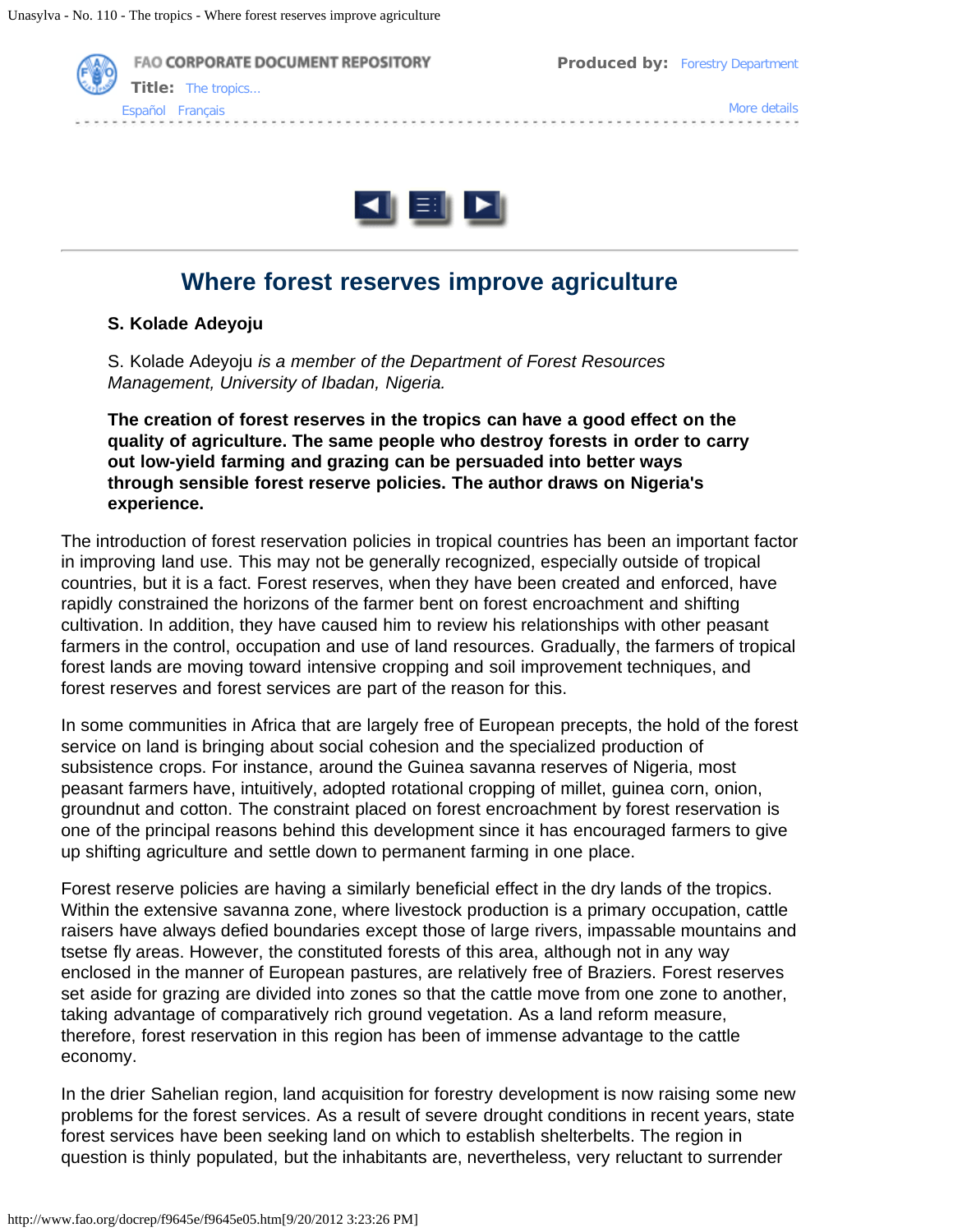what is largely wasteland to a programme which they recognize as being of great importance to the authorities (Adeyoju, 1973). Compensation for land and temporary employment opportunities are the main reasons for the acceptance of these projects and the inhabitants of this area believe in hard bargaining. Compensation is arrived at through negotiations between the villagers and the state forest service. In the semidesert grazing lands of Kano and Sokoto districts the villagers are demanding compensation for shelterbelt lands which makes their acquisition relatively more costly than that of commercial land in the cities. Villagers in Kano State, for example, have been asking 150 to 250 naira per hectare, and the forest service was paying about 100 naira in late 1973 (1 naira was equal to US\$1.20 at that time). The prices may now be higher.

This is a period of significant social change in the traditional societies of tropical Africa. The most important single reason for this change is the emergence of new technologies and economics, and these developments are influencing forestry and the concept of forest reserves along with nearly every other side of life.

Over the past two generations there has been an increasing tendency for individuals in tropical Africa to acquire freehold rights to land, a new economic pattern for these traditional societies. Consequently, there has been an erosion of the authority of rulers, chiefs and heads of clans who in the past spoke for the village or community on land-use questions as land was understood to belong not to individuals but to communities. In some places, such as the Western State of Nigeria, determined individuals have defied due process of law, entered forest reserves and established permanent crops such as cocoa and kola nut trees.

**Intensive chopping, soil improvement and settled farming can be linked to the enforcement of forest reserves**

### **[LAND CLEARANCE FOR PERMANENT FARMING part of a new social pattern](http://www.fao.org/docrep/f9645e/f9645e0g.jpg)**

## **Breaking traditions**

This and similar instances of defiance of tenurial laws are not necessarily caused by agricultural land shortage, but rather are often due to a "forest hunger," based on the common belief that forest land is inherently fertile, together with the new and potent social prestige of owning inheritable cash crops, a decided break with African traditions.

### **[PLOUGHING WITH OXEN IN BENIN and different techniques](http://www.fao.org/docrep/f9645e/f9645e0h.jpg)**

Faced with a grave threat to the security of the forest estate, the forest service in Nigeria is rapidly modifying its management practices to meet, whenever it can, socioeconomic changes of this kind. For instance, the *taungya* system - agri-silviculture - is now being reconceived as a rural development programme with social and economic dimensions. It is a truly dynamic approach to the concept of manmade forests. The new trends in taungya are for cultivators to become permanent employees instead of peasant licensees and for them to enjoy basic amenities in planned communities. These should not be looked upon merely as palliatives but as imaginative propositions capable of stimulating goodwill and support for the forest service and consequently reducing further demands on the forest reserve.

The ability of the forest land to satisfy a greater variety of wants by bringing it under multipleuse rather than single-use management is still a distant goal for most tropical foresters. The relevance of this point was argued by Roche (1973) when he pointed out that modern forestry should not be understood as an activity designed merely to ensure a steady supply of cellulose. Thus the exclusive monocultural practices of tropical forestry cannot necessarily "provide the greatest benefit for the largest possible number of people," as frequently envisaged in forest policy documents. Timber production objectives should be de-emphasized,